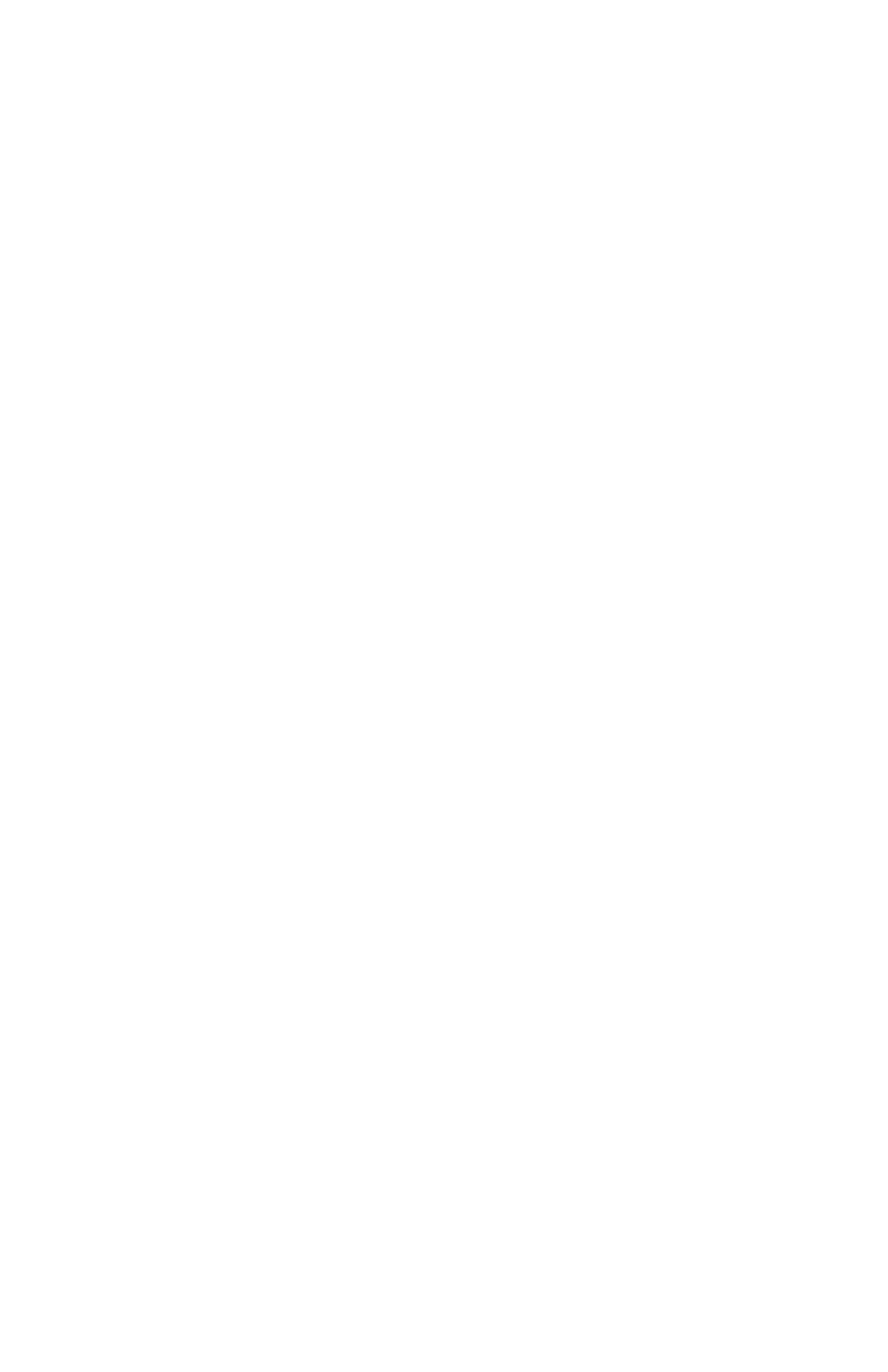## *OVERVIEW*

The Model 070L is a realistic and durable prostate training phantom for both diagnostic and interventional procedures.

Enhanced realism has been achieved with a Zerdine® gel formulation that simulates the ultrasound contrast between the prostate and background tissue. The gel formulations provide CT, MR and elastography contrast for multi-modality imaging.

Z-Skin™ provides perineal access for interventional procedures, and closes up on itself after it is punctured so that the Zerdine® gel inside the phantom is not exposed to air during scanning. Minimal air exposure better protects the gel from drying out, thus increasing the phantom's useful life. In addition, Z-Skin is extremely stretchable and will protect the gel inside the phantom from tearing when the rectal probe is manipulated at severe angles. The phantom accommodates both end-fire and side-fire ultrasound transducers. Zerdine<sup>®</sup> is specially formulated to minimize tearing when punctured, providing a self-healing capability that dramatically extends the life of the phantom during interventional procedures.

The phantom contains embedded lesions.

# *PHANTOM SPECIFICATIONS*

#### **CONTAINER**

 Dimensions: 12.7 x 12.7 x 12.7 cm Weight: 2 lbs Probe opening: 12 mm

#### PERINEAL MEMBRANE

Material: Z-Skin

#### BACKGROUND GEL

Standard Ultrasound background 0dB with respect to liver reference

## URETHRA

 Dimensions: 0.7 cm Ø Material: Zerdine®(1), anechoic

#### SEMINAL VESICLES

 Dimensions: 7 mm Ø x 10 cm long Material: Zerdine, hypoechoic with respect to background

#### PROSTATE

 Hypoechoic with respect to background 45 cc Digitally Modeled with seminal vesicles and bladder Model 070L: Embedded lesions

#### LESIONS

 Qty: 2 One slighty hypoechoic, one hypoechoic Brighter than prostate under MRI Darker than prostate under CT

RECTAL WALL Material: 7-Skin

MODEL 070 INCLUDES Tissue-Equivalent Prostate Phantom User Guide 12-Month Warranty\*

\*Please note: once any device has been inserted into the phantom (such as biopsy needles, localization wires, etc.) the 12 month warranty will not cover claims related to material desiccation or needle tracking.

#### MODEL 070 KIT OPTIONS

 070L-035: includes all parts from standard Model 070, CT DICOM Data Set<sup>(2)</sup> (Serial number specific, 1.5 mm slice) thickness @ 120 kvp

#### (1) US Patent # 5196343

(2) DICOM Images are provided with a free DICOM reader (Onis 2.6). If using alternate software to read the images, please notify CIRS of any special requirements for making the data compatible with your software. For instance, some programs include special checks of the DICOM header file or the DICOM directory when loading the image data set.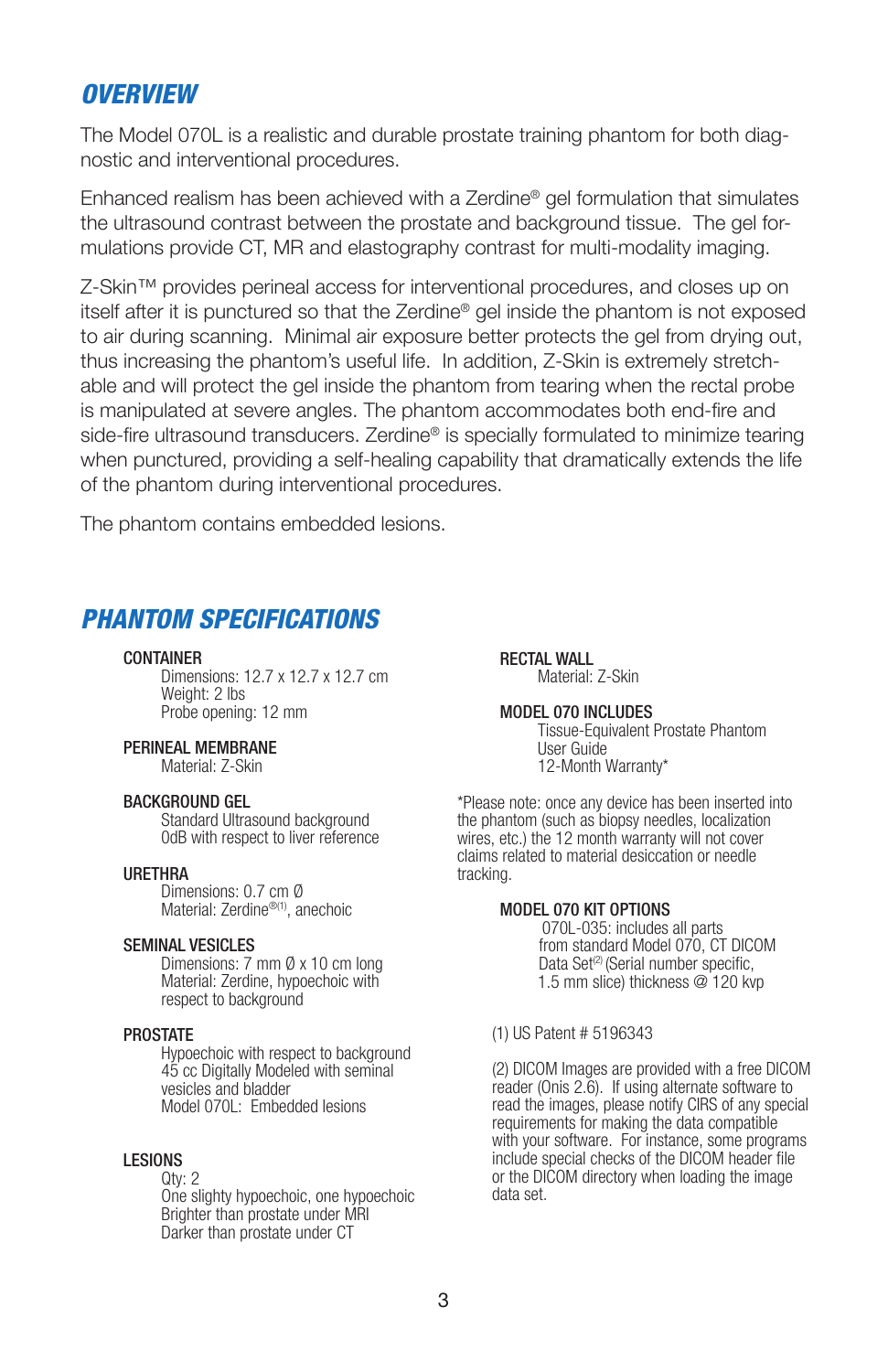

Model 070L MR T1 Image Model 070L MR T2 Image

# *USE OF THE PHANTOM*

- 1. Scan the prostate in the usual manner using adequate coupling gel.
- 2. Prostate can be biopsied through rectal wall or through the Z-Skin perineal membrane.
- 3. The Prostate Training Phantom is also suitable for training in cryosurgical procedures, radioactive seed implantation, and thermal ablation and other minimally invasive procedures.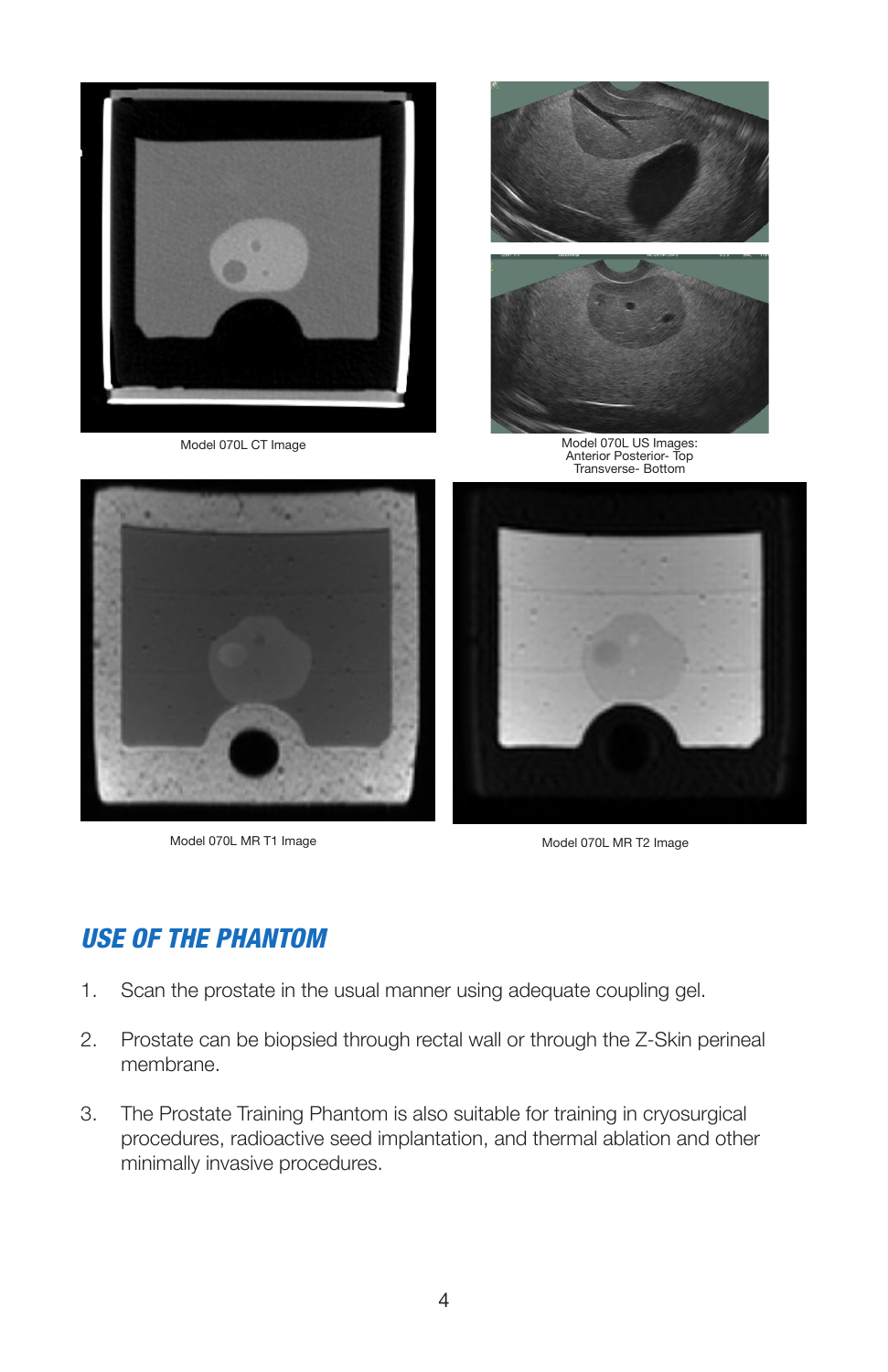# *HANDLING PRECAUTIONS AND END OF LIFE DISPOSAL*

This phantom is a disposable product and is not designed for extended use. It can be reused; however, as with any disposable training device, it will continue to deteriorate with each additional puncture.

For maximum product lifetime, store the phantom in standard room temperature and humidity. Sub-freezing temperatures should be avoided during shipping, as the freeze-thaw cycle may damage housing integrity and displace the targets. High temperatures may accelerate desiccation. If signs of weight loss are seen (such as a sunken scanning surface), contact CIRS for assistance.

## When not in use, the phantom must be stored in an air-tight container, such as a ziplock bag to minimize desiccation. Warranty will not cover dehydration.

Technical questions should be referred to CIRS customer service at (800) 617-1177.



This product contains Zerdine, a non-flowing waterbased, polyacrylamide material which is fully sealed within the phantom housing. Zerdine contains trace amounts of residual monomer acrylamide CAS#79- 06-1. There are no known hazards when the phantom

is used and stored as intended. Zerdine is fully cured and will not leak from the housing. Damage to the integrity of the housing may expose the user to Zerdine containing trace monomer acrylamide below levels necessary to cause adverse health effects. None the less, it is advised to wear protective gloves if handling exposed Zerdine gel. It is also advisable to wash hands and all surfaces with soap and water after handling exposed Zerdine gel.



Regulations regarding disposal of materials with trace acrylamide monomer vary by locality. Contact your local authority for instructions. If assistance is desired in the proper disposal of this product, including accessories and components, after its useful life, please return to CIRS.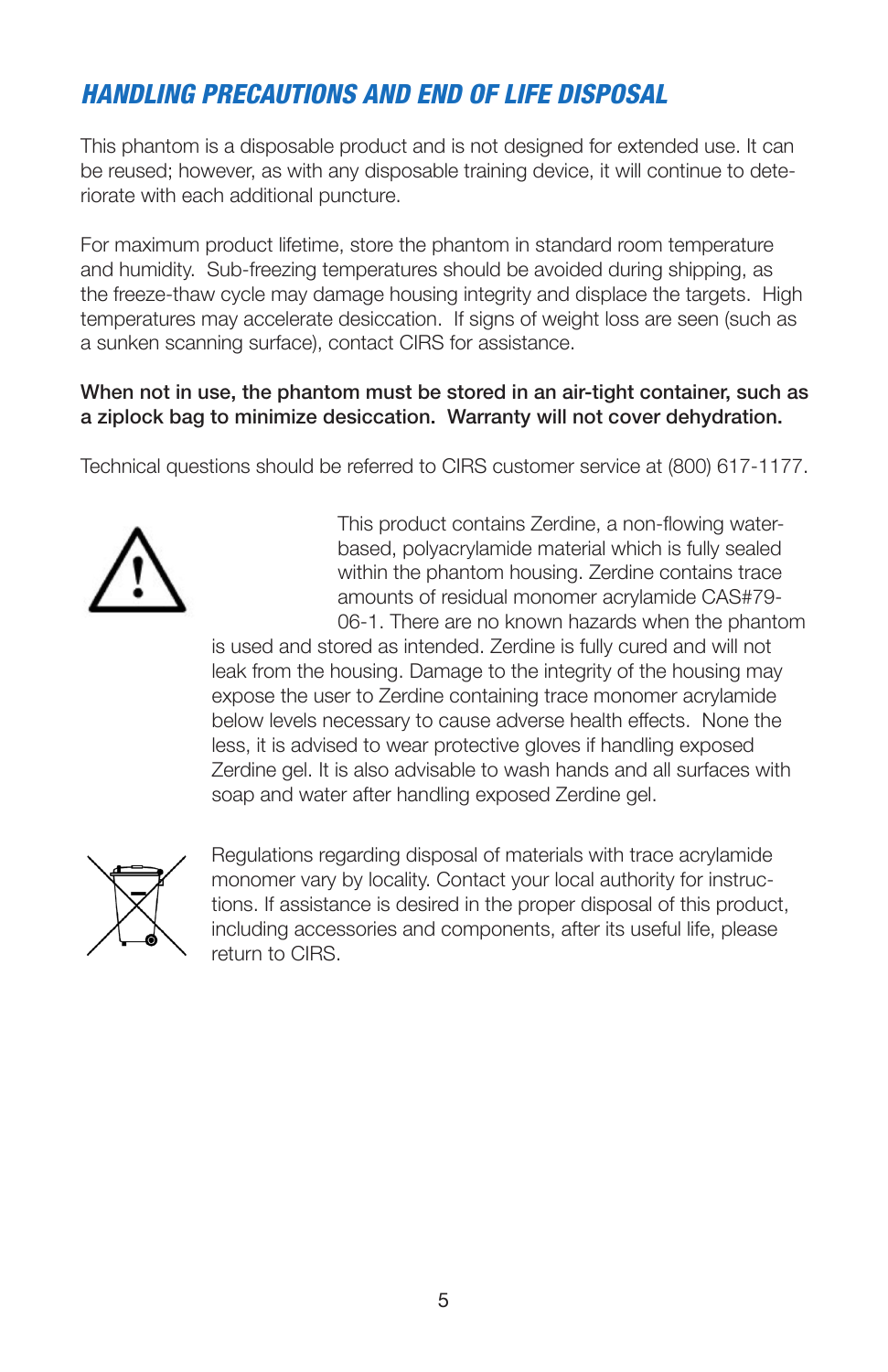# *WARRANTY*

All standard CIRS products and accessories are warranted by CIRS against defects in material and workmanship for a period as specified below. During the warranty period, the manufacturer will repair or, at its option, replace, at no charge, a product containing such defect provided it is returned, transportation prepaid, to the manu- facturer. Products repaired in warranty will be returned transportation prepaid.

There are no warranties, expressed or implied, including without limitation any im-<br>plied warranty of merchantability or fitness, which extend beyond the description on<br>the face hereof. This expressed warranty excludes cov vide relief for, incidental or consequential damages of any kind or nature, including but not limited to loss of use, loss of sales or inconvenience. The exclusive remedy of the purchaser is limited to repair, recalibration, or replacement of the product at manufacturer's option.

This warranty does not apply if the product, as determined by the manufacturer, is defective because of normal wear, accident, misuse, or modification.

### **NON-WARRANTY SERVICE**

If repairs or replacement not covered by this warranty are required, a repair estimate will be submitted for approval before proceeding with said repair or replacement.

## **RETURNS**

If you are not satisfied with your purchase for any reason, please contact Customer Service or your local distributor prior to returning the product. Visit https://www. cirsinc.com/distributors/ to find your local distributor. Call 800-617-1177, email rma@cirsinc.com, or fax an RMA request form to 757-857-0523. CIRS staff will attempt to remedy the issue via phone or email as soon as possible. If unable to correct the problem, a return material authorization (RMA) number will be issued. Non-standard or "customized" products may not be returned for refund or exchange unless such product is deemed by CIRS not to comply with documented order specifications. You must return the product to CIRS within 30 calendar days of the issuance of the RMA. All returns should be packed in the original cases and or packaging and must include any accessories, manuals and documentation that shipped with the product. The RMA number must be clearly indicated on the outside of each returned package. CIRS recommends that you use a carrier that offers shipment tracking for all returns and insure the full value of your package so that you are completely protected if the shipment is lost or damaged in transit. If you choose not to use a carrier that offers tracking or insure the product, you will be responsible for any loss or damage to the product during shipping. CIRS will not be responsible for lost or damaged return shipments. Return freight and insurance is to be pre-paid.

## **WITH RMA NUMBER, ITEMS MAY BE RETURNED TO:**

CIRS Receiving 900 Asbury Ave, Norfolk, Virginia, 23513 USA

| PRODUCT                                | <b>WARRANTY PERIOD</b> |
|----------------------------------------|------------------------|
| Model 070L - Prostate Training Phantom | $12$ Months*           |

<sup>\*</sup>Please note: once any device has been inserted into the phantom (such as biopsy needles, localization wires, etc.) the 12 month warranty will not cover claims related to material desiccation or needle tracking.